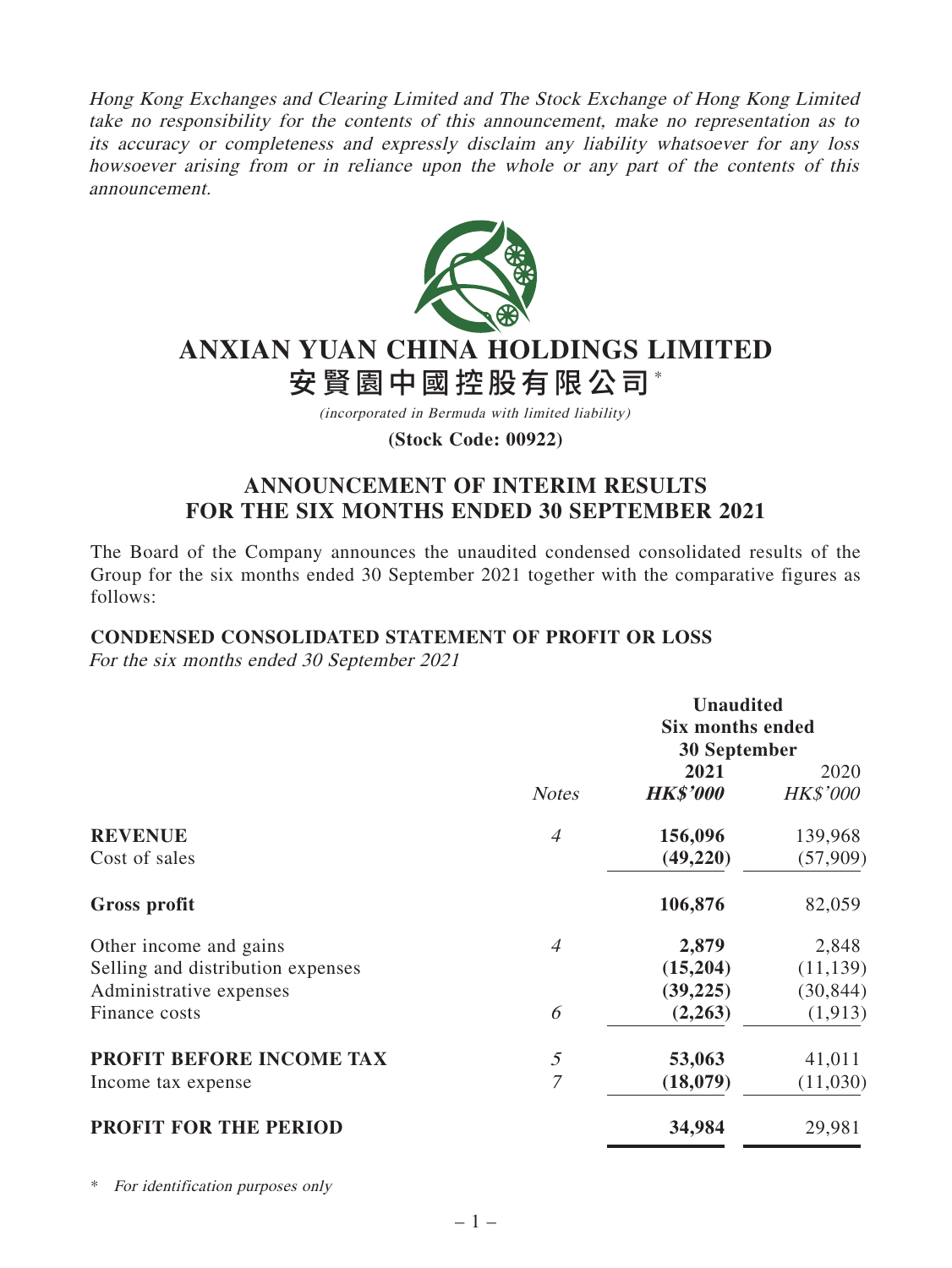|                                                                                                               |              | <b>Unaudited</b><br><b>Six months ended</b><br><b>30 September</b> |                         |
|---------------------------------------------------------------------------------------------------------------|--------------|--------------------------------------------------------------------|-------------------------|
|                                                                                                               | <b>Notes</b> | 2021<br><b>HK\$'000</b>                                            | 2020<br><b>HK\$'000</b> |
| Profit/(Loss) for the period attributable to:                                                                 |              |                                                                    |                         |
| Owners of the Company                                                                                         |              | 35,383                                                             | 29,026                  |
| Non-controlling interests                                                                                     |              | (399)                                                              | 955                     |
|                                                                                                               |              | 34,984                                                             | 29,981                  |
| <b>EARNINGS PER SHARE FOR PROFIT</b><br><b>ATTRIBUTABLE TO OWNERS OF THE</b><br><b>COMPANY FOR THE PERIOD</b> |              |                                                                    |                         |
| Basic and diluted (HK cents)                                                                                  | 9            | 1.59                                                               | 1.96                    |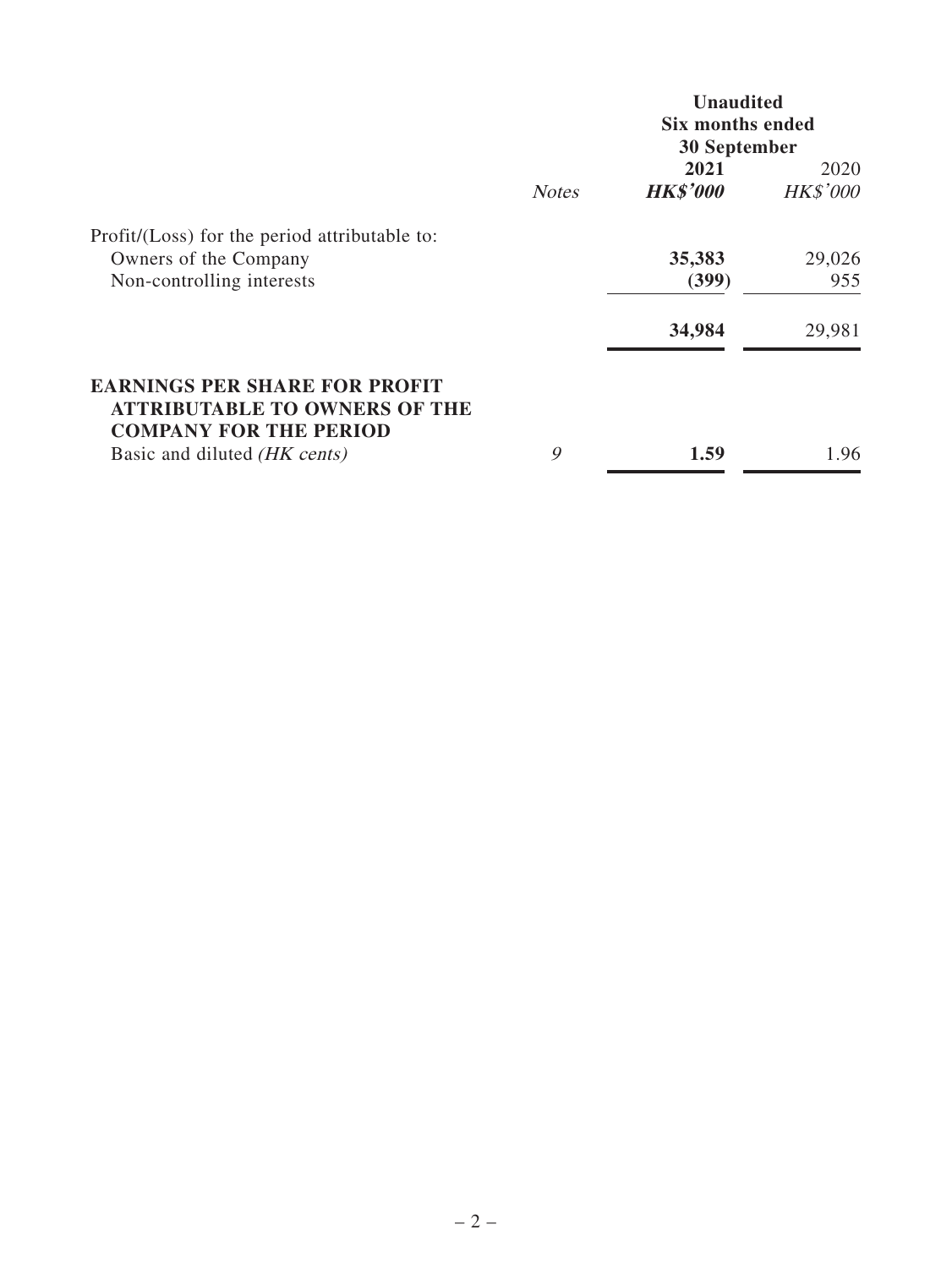# **CONDENSED CONSOLIDATED STATEMENT OF COMPREHENSIVE INCOME**

For the six months ended 30 September 2021

|                                                                                                                                       | <b>Unaudited</b><br><b>Six months ended</b><br><b>30 September</b> |                  |
|---------------------------------------------------------------------------------------------------------------------------------------|--------------------------------------------------------------------|------------------|
|                                                                                                                                       | 2021<br><b>HK\$'000</b>                                            | 2020<br>HK\$'000 |
| <b>PROFIT FOR THE PERIOD</b>                                                                                                          | 34,984                                                             | 29,981           |
| <b>OTHER COMPREHENSIVE INCOME</b><br>Items that may be reclassified subsequently to<br>profit or loss:                                |                                                                    |                  |
| Exchange differences on translation of financial<br>statements of foreign operations<br>Change in fair value of equity investments at | 12,371                                                             | 28,950           |
| fair value through other comprehensive income                                                                                         | 15                                                                 | 106              |
| <b>OTHER COMPREHENSIVE INCOME FOR THE</b><br>PERIOD, NET OF TAX                                                                       | 12,386                                                             | 29,056           |
| <b>TOTAL COMPREHENSIVE INCOME FOR</b><br><b>THE PERIOD</b>                                                                            | 47,370                                                             | 59,037           |
| Total comprehensive income for the period attributable to:<br>Owners of the Company<br>Non-controlling interests                      | 47,204<br>166                                                      | 56,664<br>2,373  |
|                                                                                                                                       | 47,370                                                             | 59,037           |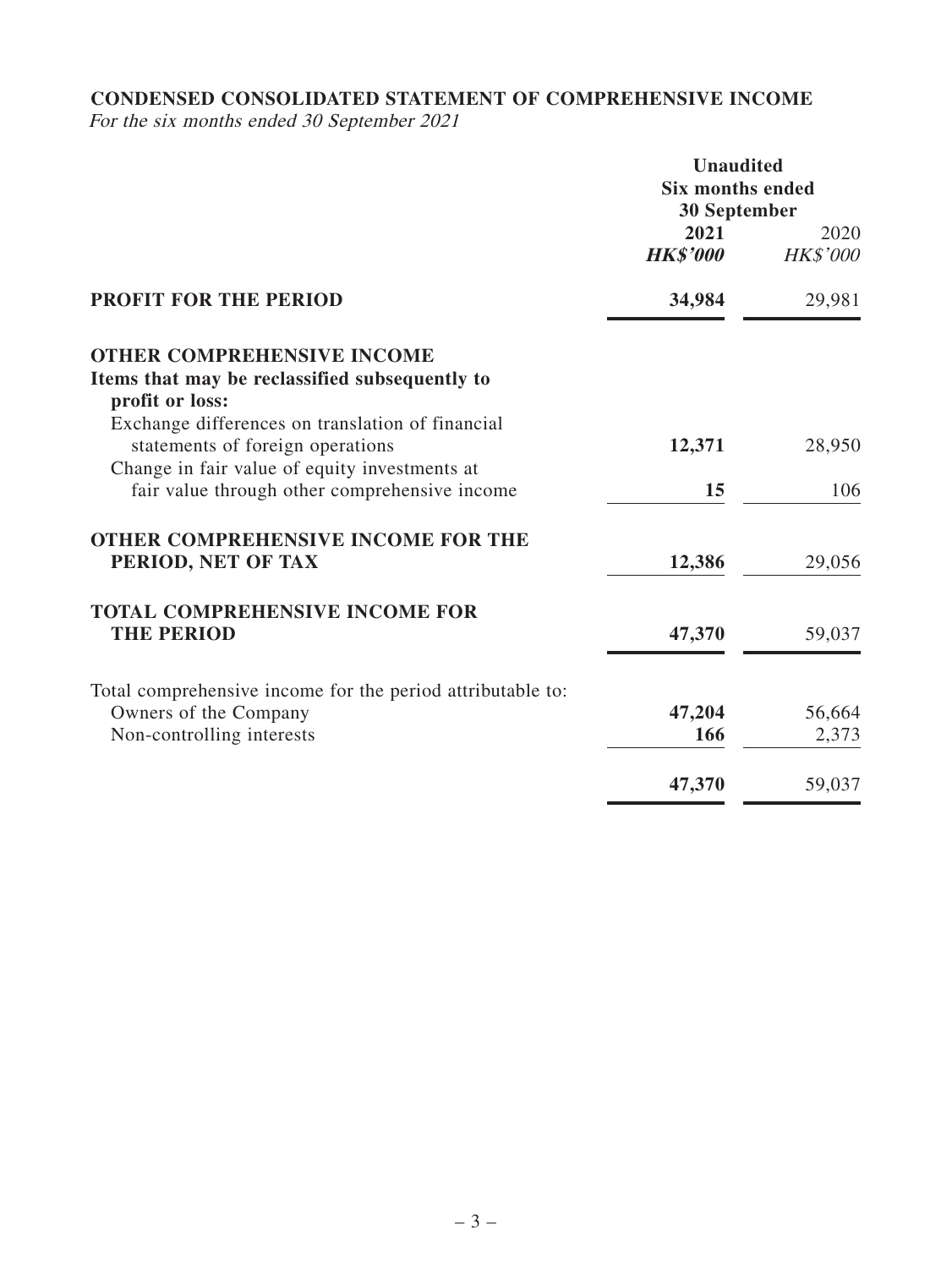# **CONDENSED CONSOLIDATED STATEMENT OF FINANCIAL POSITION**

As at 30 September 2021

|                                             |              | <b>Unaudited</b><br><b>30 September</b><br>2021 | Audited<br>31 March<br>2021 |
|---------------------------------------------|--------------|-------------------------------------------------|-----------------------------|
|                                             | <b>Notes</b> | <b>HK\$'000</b>                                 | <b>HK\$'000</b>             |
| <b>NON-CURRENT ASSETS</b>                   |              |                                                 |                             |
| Property, plant and equipment               | 10           | 104,683                                         | 106,926                     |
| Right-of-use assets                         | 10           | 2,470                                           | 2,728                       |
| Intangible assets                           | 10           | 453,155                                         | 448,228                     |
| Goodwill                                    |              | 13,415                                          | 13,223                      |
| Equity investments                          |              | 1,088                                           | 1,073                       |
| Cemetery assets                             | 11           | 224,484                                         | 225,305                     |
| Loan to non-controlling shareholder         |              | 1,933                                           | 2,658                       |
| Total non-current assets                    |              | 801,228                                         | 800,141                     |
| <b>CURRENT ASSETS</b>                       |              |                                                 |                             |
| Inventories                                 |              | 278,304                                         | 281,143                     |
| Trade receivables                           | 12           | 1,413                                           | 1,446                       |
| Prepayments, deposits and other receivables |              | 1,879                                           | 2,143                       |
| Loan to non-controlling shareholder         |              | 1,380                                           | 608                         |
| Cash and cash equivalents                   |              | 302,875                                         | 255,936                     |
| Total current assets                        |              | 585,851                                         | 541,276                     |
| <b>CURRENT LIABILITIES</b>                  |              |                                                 |                             |
| Trade payables                              | 13           | 49,197                                          | 47,158                      |
| Other payables and accruals                 |              | 12,905                                          | 7,938                       |
| <b>Contract liabilities</b>                 |              | 25,471                                          | 23,823                      |
| Interest-bearing bank and other borrowings  |              | 42,012                                          | 39,045                      |
| Lease liabilities                           |              | 628                                             | 1,233                       |
| Tax payables                                |              | 44,387                                          | 46,086                      |
| Dividends payable                           |              | 22,214                                          |                             |
| Total current liabilities                   |              | 196,814                                         | 165,283                     |
| <b>NET CURRENT ASSETS</b>                   |              | 389,037                                         | 375,993                     |
| <b>TOTAL ASSETS LESS CURRENT</b>            |              |                                                 |                             |
| <b>LIABILITIES</b>                          |              | 1,190,265                                       | 1,176,134                   |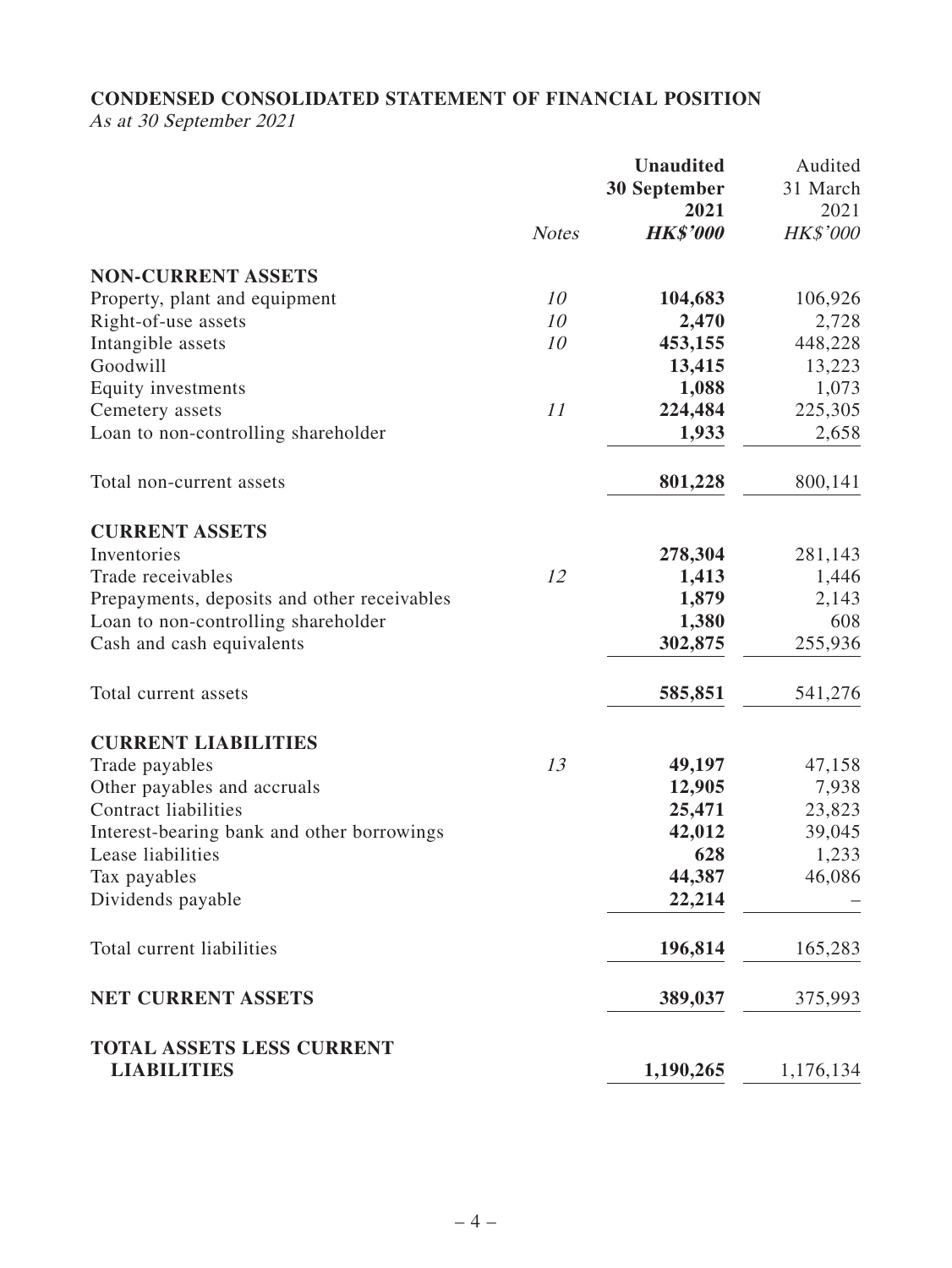|                                              |              | <b>Unaudited</b> | Audited  |
|----------------------------------------------|--------------|------------------|----------|
|                                              |              | 30 September     | 31 March |
|                                              |              | 2021             | 2021     |
|                                              | <b>Notes</b> | <b>HK\$'000</b>  | HK\$'000 |
| <b>NON-CURRENT LIABILITIES</b>               |              |                  |          |
| Interest-bearing bank and other borrowings   |              | 73,653           | 90,348   |
| <b>Contract liabilities</b>                  |              | 28,618           | 26,376   |
| Lease liabilities                            |              | 1,265            | 806      |
| Deferred tax liabilities                     |              | 125,528          | 122,559  |
| Total non-current liabilities                |              | 229,064          | 240,089  |
| <b>NET ASSETS</b>                            |              | 961,201          | 936,045  |
| <b>EQUITY</b>                                |              |                  |          |
| Share capital                                | 14           | 222,136          | 222,136  |
| Reserves                                     |              | 700,040          | 675,050  |
| Equity attributable to owners of the Company |              | 922,176          | 897,186  |
| Non-controlling interests                    |              | 39,025           | 38,859   |
|                                              |              |                  |          |
| <b>TOTAL EQUITY</b>                          |              | 961,201          | 936,045  |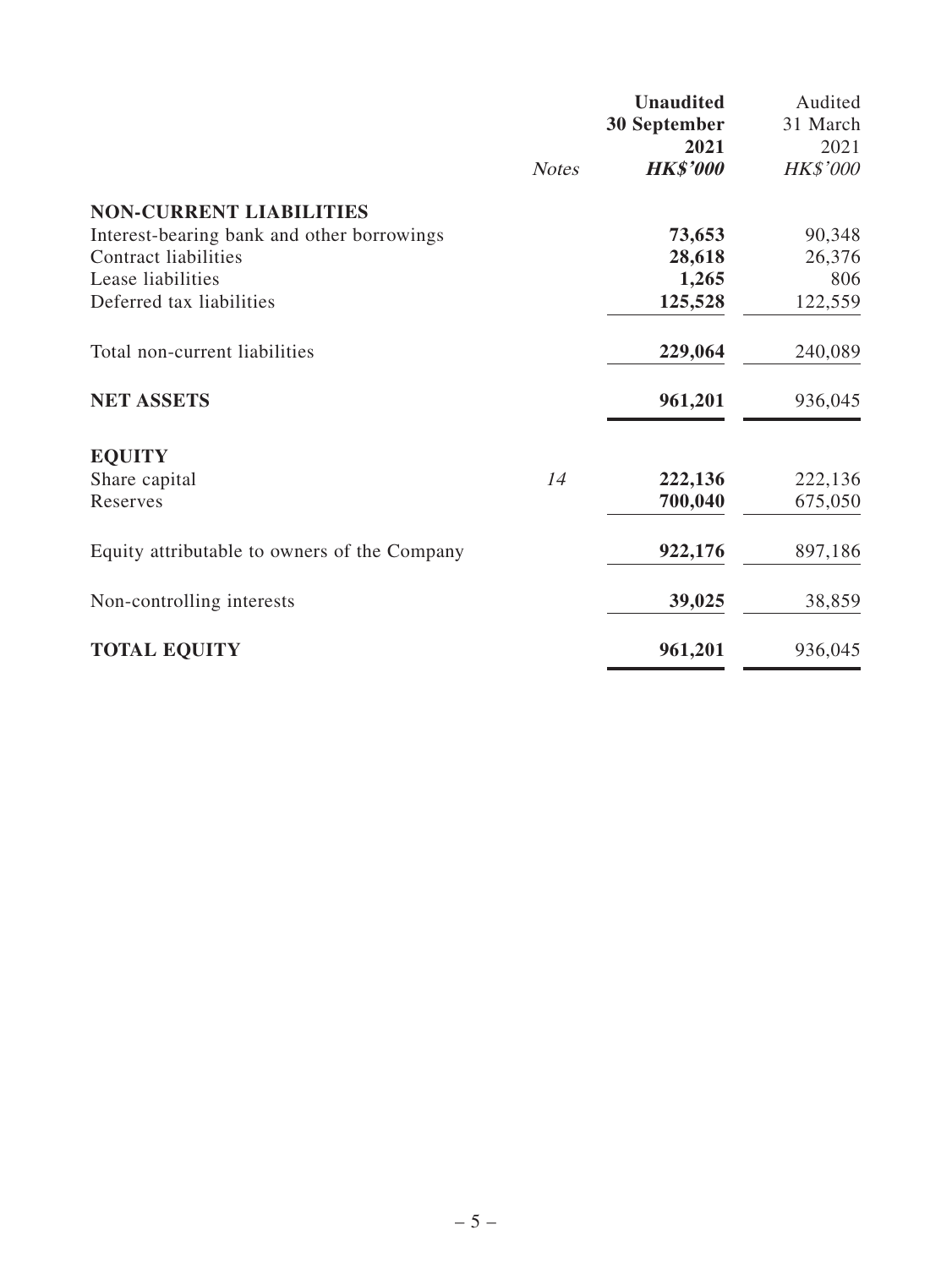## **NOTES TO THE CONDENSED CONSOLIDATED FINANCIAL STATEMENTS**

For the six months ended 30 September 2021

## **1. CORPORATE AND GROUP INFORMATION**

Anxian Yuan China Holdings Limited is a limited liability company incorporated in Bermuda and domiciled in Hong Kong. The registered office of the Company is located at Clarendon House, 2 Church Street, Hamilton HM 11, Bermuda. The Company's principal place of business in Hong Kong is Room 1215, Leighton Centre, 77 Leighton Road, Causeway Bay, Hong Kong. During the Period, the Group principally engaged in the cemetery business in the PRC.

The Directors of the Company consider the ultimate holding company of the Company to be Master Point Overseas Limited, a company incorporated in the British Virgin Islands and the controlling shareholder of the Company is Mr. Shi Hua as at 30 September 2021.

### **2.1 BASIS OF PREPARATION**

The unaudited condensed consolidated financial statements for the Period have been prepared in accordance with HKAS 34 "Interim Financial Reporting" issued by the HKICPA and the applicable disclosure requirements of the Listing Rules.

These financial statements have been prepared under the historical cost convention, except for equity investments which were stated at fair value. They are presented in HK\$, which is also the functional currency of the Company and all values are rounded to the nearest thousand except when otherwise indicated.

These financial statements do not include all the information and disclosures required in the annual financial statements, and should be read in conjunction with the Group's annual financial statements for the year ended 31 March 2021.

### **2.2 NEW OR AMENDED HKFRSs ADOPTED BY THE GROUP**

Except as described below, the accounting policies used in the unaudited condensed consolidated financial statements for the Period are the same as those followed in the preparation of the Group's annual financial statements for the year ended 31 March 2021. In the Period, the Group has applied for the first time the following new standards, amendments and interpretation issued by the HKICPA that are relevant for the preparation of the Group's unaudited condensed consolidated financial statements.

The HKICPA has issued a number of new or amended HKFRSs that are first effective and relevant to the current accounting period of the Group:

Amendments to HKAS 39, HKFRS 4, HKFRS 7, HKFRS 9 and HKFRS 16 Interest Rate Benchmark Reform – Phase 2

The application of the above new or amended HKFRSs in the Period has had no material effect on the amounts reported in the unaudited condensed consolidated financial statements and/or disclosures set out in these financial statements.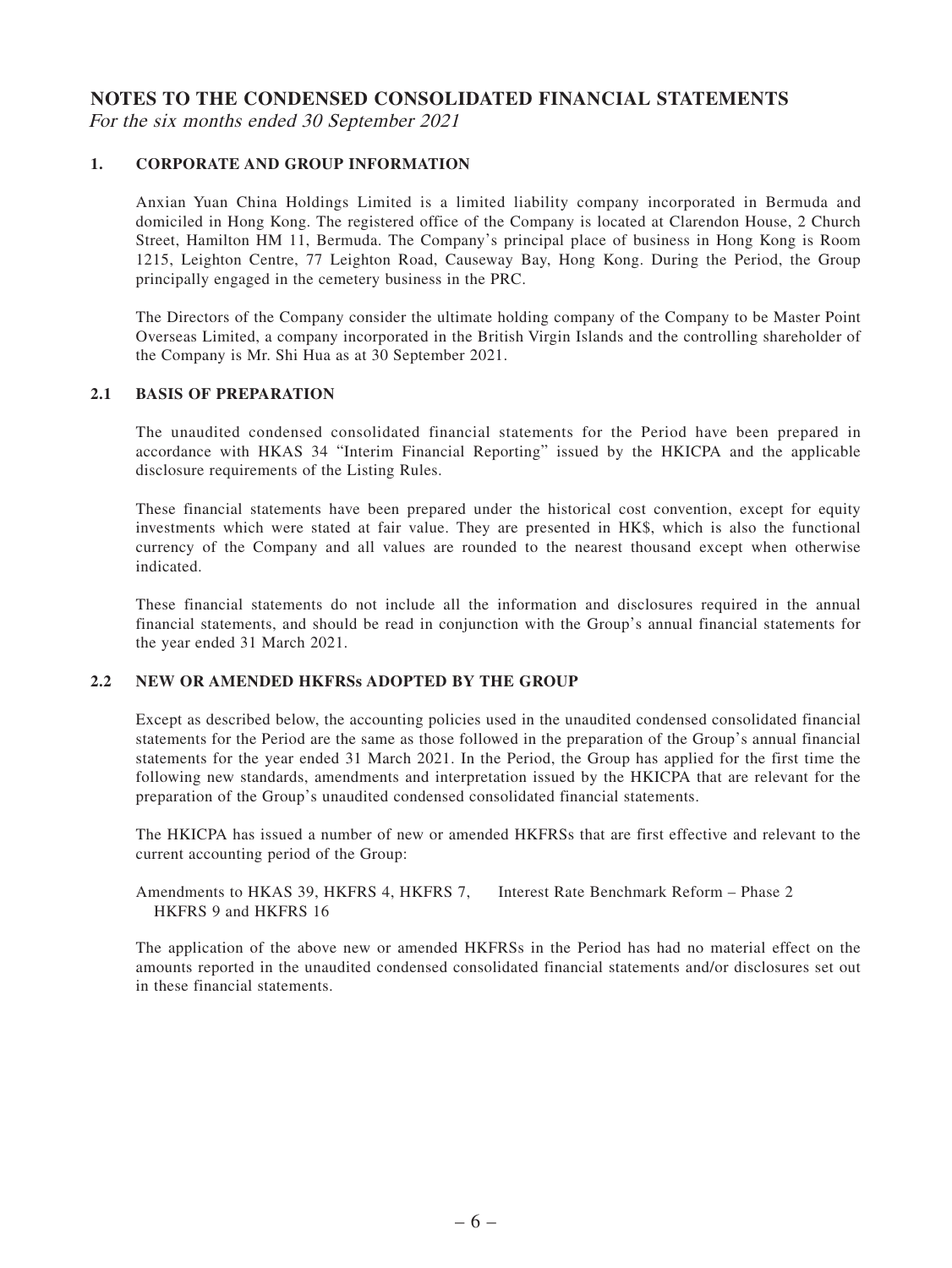### **3. OPERATING SEGMENT INFORMATION**

For management purposes, the Group has only one reportable operating segment which is the cemetery business. Since this is the only reportable operating segment of the Group, no further operating segment analysis thereof is presented.

#### **Geographical information**

## **(a) Disaggregated revenue from external customers**

|         | <b>Unaudited</b><br>Six months ended<br>30 September |                  |
|---------|------------------------------------------------------|------------------|
|         | 2021<br><b>HK\$'000</b>                              | 2020<br>HK\$'000 |
| The PRC | 156,096                                              | 139,968          |

The revenue information above is based on the location of the customers.

#### **(b) Non-current assets**

|           | <b>Unaudited</b> | Audited         |
|-----------|------------------|-----------------|
|           | As at            | As at           |
|           | 30 September     | 31 March        |
|           | 2021             | 2021            |
|           | <b>HK\$'000</b>  | <b>HK\$'000</b> |
| Hong Kong | 1,536            | 1,598           |
| The PRC   | 796,671          | 794,812         |
|           | 798,207          | 796,410         |

Non-current assets information above is based on the locations of the assets and excludes financial instruments.

#### **Information about major customers**

No revenue from a single customer accounted for 10% or more of the Group's revenue during the six months ended 30 September 2021 (six months ended 30 September 2020: Nil).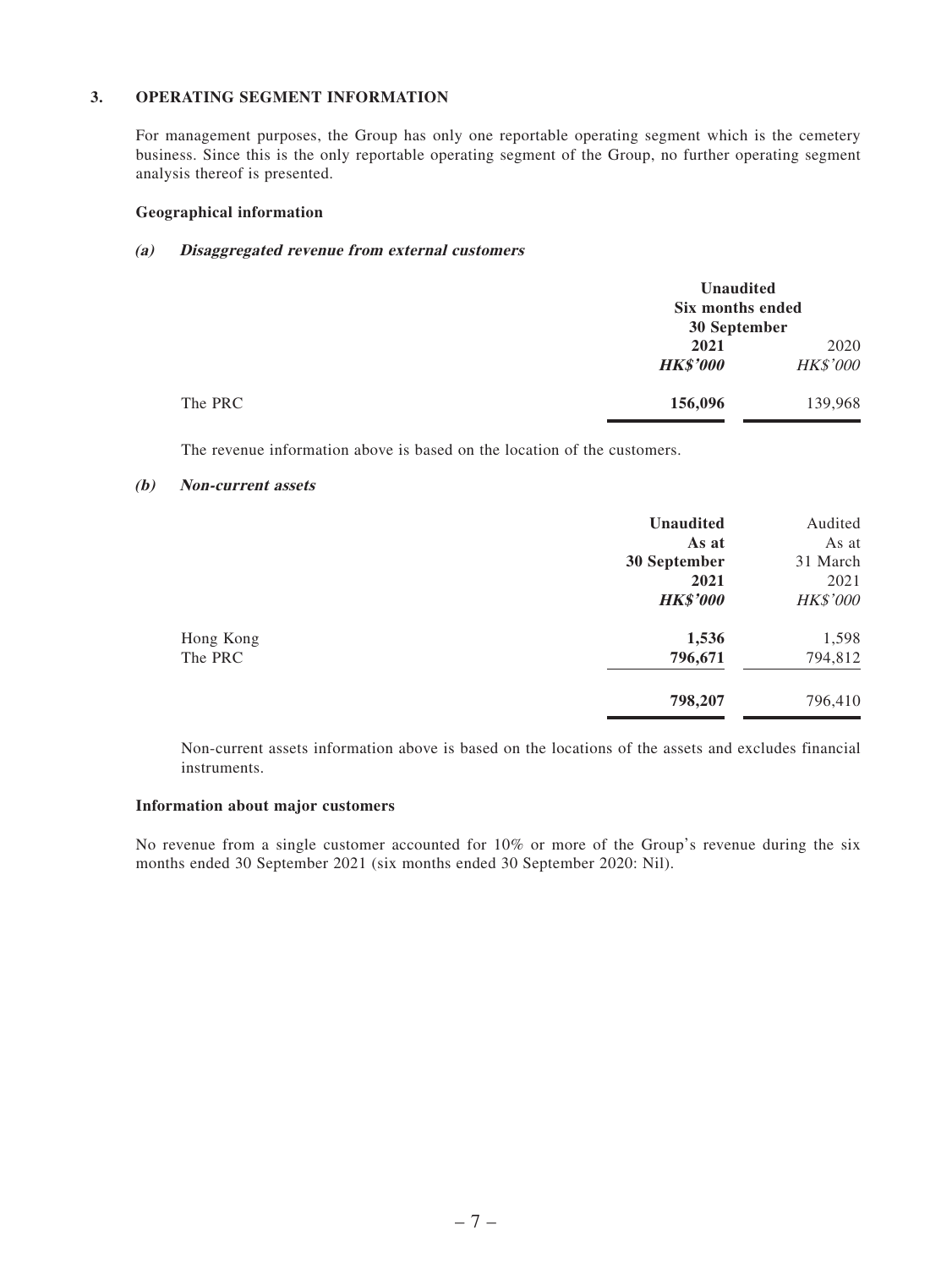## **4. REVENUE, OTHER INCOME AND GAINS**

## **Disaggregation of revenue from contracts with customers**

In the following table, revenue is disaggregated by major products and services and timing of revenue recognition. The Group has only one reportable operating segment which is the cemetery business in the PRC, and the disaggregated geographic information of revenue has been set out in note 3(a) above.

|                                                        | <b>Unaudited</b><br><b>Six months ended</b><br>30 September |          |
|--------------------------------------------------------|-------------------------------------------------------------|----------|
|                                                        |                                                             |          |
|                                                        |                                                             |          |
|                                                        | 2021                                                        | 2020     |
|                                                        | <b>HK\$'000</b>                                             | HK\$'000 |
| Revenue by products and services                       |                                                             |          |
| Sales of tombs and niches                              | 142,610                                                     | 126,970  |
| Management fee income                                  | 1,915                                                       | 1,842    |
| <b>Burial</b> services                                 | 11,571                                                      | 11,156   |
|                                                        | 156,096                                                     | 139,968  |
| Timing of revenue recognition                          |                                                             |          |
| A point in time                                        | 142,610                                                     | 126,970  |
| Over time                                              | 13,486                                                      | 12,998   |
|                                                        | 156,096                                                     | 139,968  |
| Other income and gains                                 |                                                             |          |
| Gain on disposal of property, plant and equipment, net | 20                                                          | 116      |
| Bank interest income                                   | 1,686                                                       | 1,073    |
| Others                                                 | 1,173                                                       | 1,659    |
|                                                        | 2,879                                                       | 2,848    |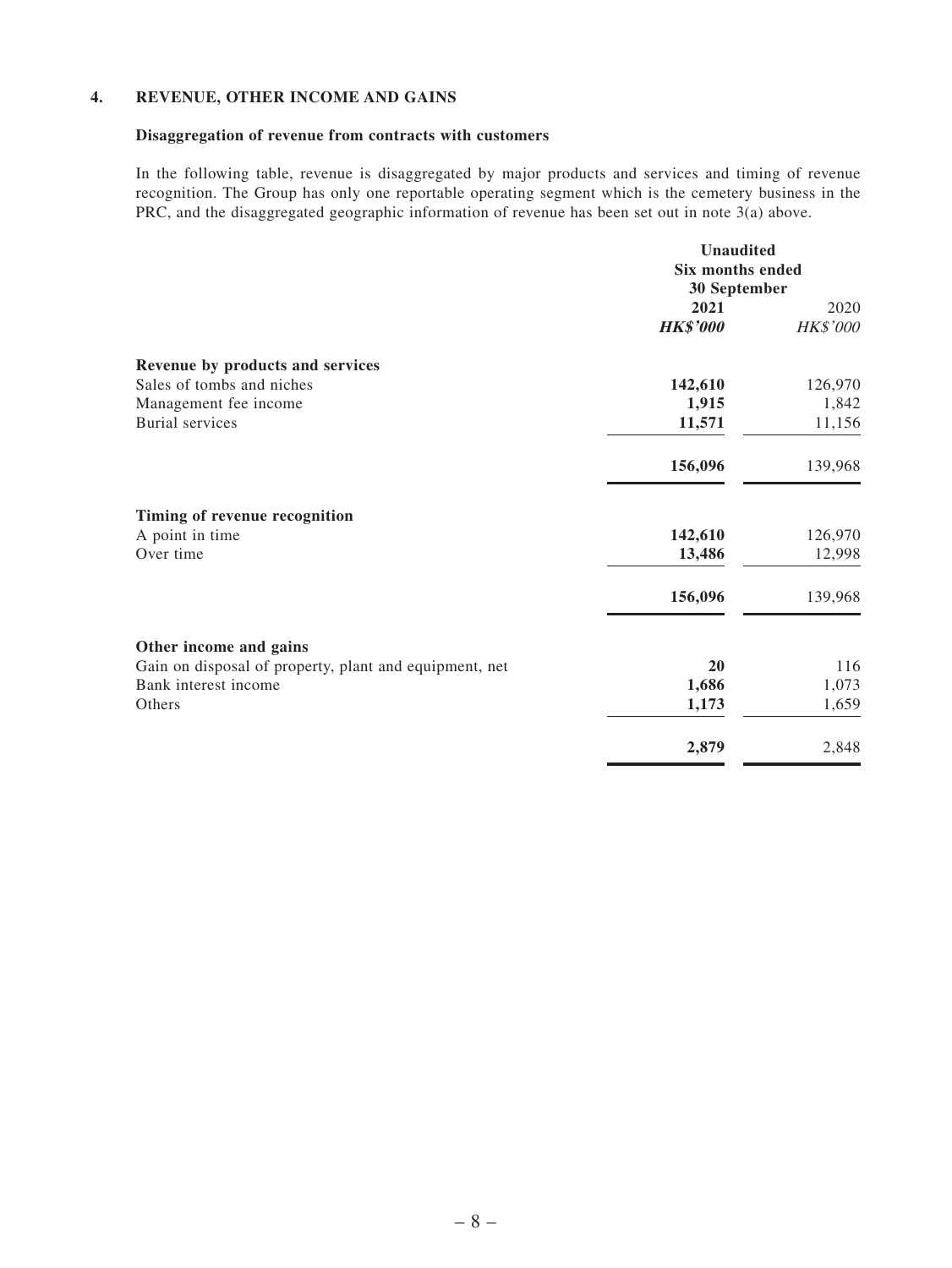## **5. PROFIT BEFORE INCOME TAX**

The Group's profit before income tax is arrived at after charging:

|                                                                                        | <b>Unaudited</b><br>Six months ended<br>30 September |                         |
|----------------------------------------------------------------------------------------|------------------------------------------------------|-------------------------|
|                                                                                        | 2021<br><b>HK\$'000</b>                              | 2020<br><b>HK\$'000</b> |
| Cost of inventories sold                                                               | 39,197                                               | 47,727                  |
| Cost of services provided                                                              | 4,014                                                | 4,708                   |
| Employee benefit expense (excluding Directors' and<br>chief executive's remuneration): |                                                      |                         |
| - Wages and salaries                                                                   | 17,818                                               | 15,736                  |
| Amortisation of intangible assets*                                                     | 1,578                                                | 1,695                   |
| Amortisation of cemetery assets*                                                       | 4,430                                                | 3,779                   |
| Auditor's remuneration                                                                 | 400                                                  | 400                     |
| Depreciation                                                                           |                                                      |                         |
| - Property, plant and equipment                                                        | 5,166                                                | 4,758                   |
| $-$ Right-of-use assets#                                                               | 954                                                  | 965                     |
| Exchange losses, net                                                                   | 13                                                   | 32                      |

\* The amortisation of intangible assets and cemetery assets for the Period are included in "Cost of sales" in the condensed consolidated statement of profit or loss.

# The depreciation of right-of-use assets of HK\$265,000 (six months ended 30 September 2020: HK\$296,000) and HK\$689,000 (six months ended 30 September 2020: HK\$669,000) are included in "Selling and distribution expenses" and "Administrative expenses" respectively.

#### **6. FINANCE COSTS**

An analysis of finance costs is as follows:

|                                                                                         | <b>Unaudited</b><br>Six months ended<br>30 September |                         |
|-----------------------------------------------------------------------------------------|------------------------------------------------------|-------------------------|
|                                                                                         | 2021<br><b>HK\$'000</b>                              | 2020<br><b>HK\$'000</b> |
| Interest on lease liabilities<br>Interest on interest-bearing bank and other borrowings | 80<br>3,154                                          | 91<br>3,899             |
| Less: Interest capitalised                                                              | (971)                                                | (2,077)                 |
|                                                                                         | 2,263                                                | 1,913                   |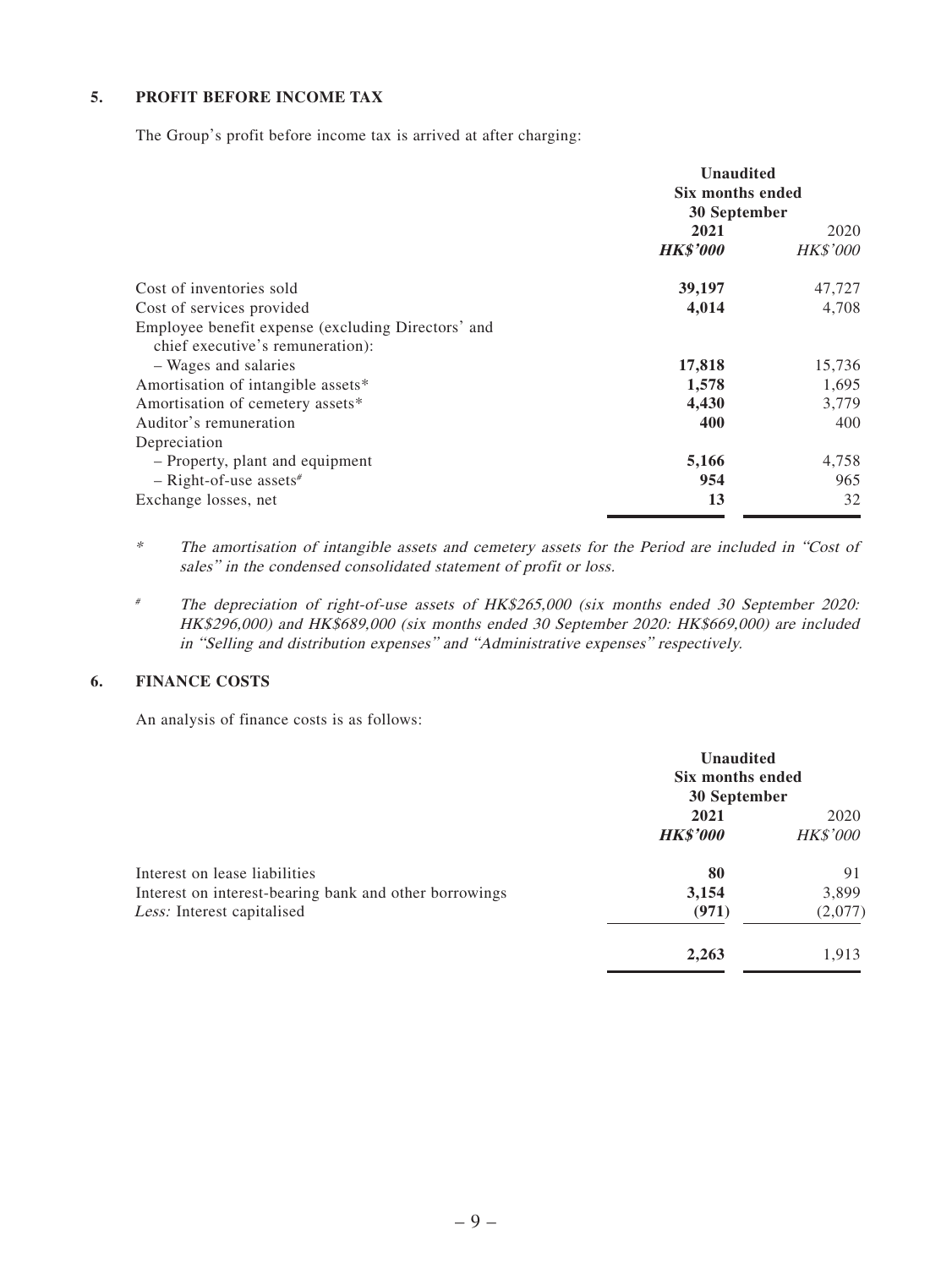## **7. INCOME TAX EXPENSE**

The Group is subject to income tax on an entity basis on profits arising in or derived from the jurisdictions in which subsidiaries of the Group are domiciled and operate.

Pursuant to the rules and regulations of Bermuda, the Company is not subject to any income tax in that jurisdiction (six months ended 30 September 2020: Nil).

No provision for Hong Kong profits tax has been made as the Group had no assessable profits derived from or earned in Hong Kong during the Period (six months ended 30 September 2020: Nil).

Provision for the PRC current income tax is based on the statutory rate of 25% (six months ended 30 September 2020: 25%) of the assessable profits of the PRC subsidiaries of the Group as determined in accordance with the PRC Corporate Income Tax Law.

The major components of income tax expense are as follows:

|                                                     | <b>Unaudited</b><br>Six months ended<br>30 September |                         |
|-----------------------------------------------------|------------------------------------------------------|-------------------------|
|                                                     | 2021<br><b>HK\$'000</b>                              | 2020<br><b>HK\$'000</b> |
| Current tax<br>Income tax in the PRC for the Period | 18,162                                               | 10,332                  |
| Deferred tax                                        | (83)                                                 | 698                     |
| Total income tax expenses for the Period            | 18,079                                               | 11,030                  |

#### **8. DIVIDEND**

The Directors have declared an interim dividend of HK0.9 cent per share for the six months ended 30 September 2021 (six months ended 30 September 2020: HK0.8 cent per share), which is payable on Monday, 10 January 2022 to the Shareholders whose names appear on the registers of members of the Company on Monday, 20 December 2021.

#### **(a) Dividend attributable to the Period:**

|                                                                         | <b>Unaudited</b><br>Six months ended<br>30 September |                         |
|-------------------------------------------------------------------------|------------------------------------------------------|-------------------------|
|                                                                         | 2021<br><b>HK\$'000</b>                              | 2020<br><b>HK\$'000</b> |
| Interim dividend of HK0.9 cent<br>(2020: HK0.8 cent) per share declared | 19,992                                               | 17,771                  |

The interim dividend was proposed after the end of the relevant financial period and has not been recognized as a liability at the end of the relevant financial period.

**(b)** At a meeting held on 21 June 2021, the Directors proposed a final dividend of HK1.0 cent per ordinary share for the year ended 31 March 2021 (31 March 2020: Nil), which was estimated to be HK\$22,214,000 at the time calculated on the basis of the ordinary share in issue as at 31 March 2021. The final dividend was approved by Shareholders at the annual general meeting on 24 September 2021.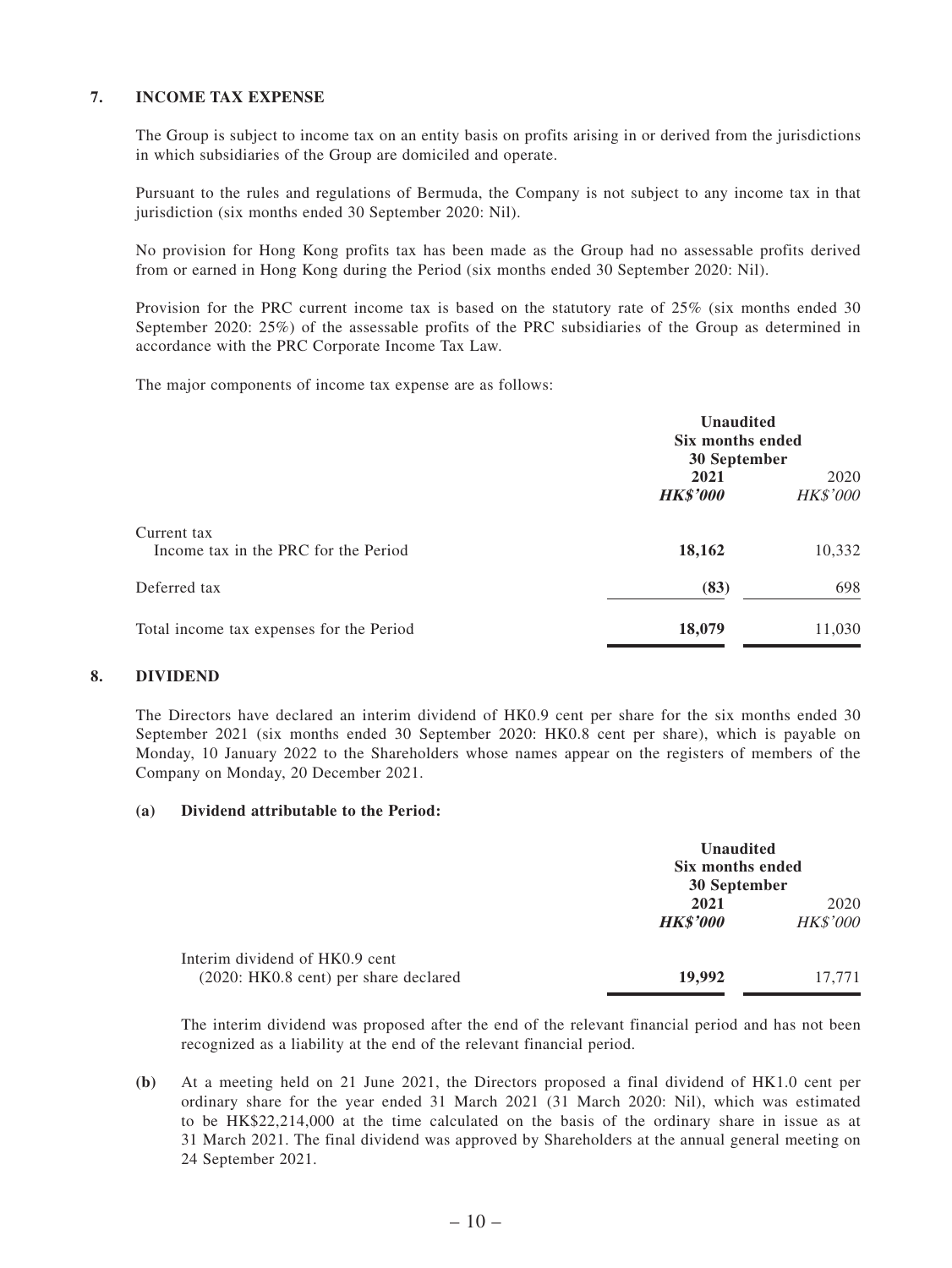## **9. EARNINGS PER SHARE FOR PROFIT ATTRIBUTABLE TO OWNERS OF THE COMPANY**

The calculation of the basic earnings per share is based on the profit for the Period attributable to owners of the Company of HK\$35,383,000 (six months ended 30 September 2020: HK\$29,026,000), and the weighted average number of ordinary shares of 2,221,363,000 (six months ended 30 September 2020: 1,480,703,000) in issue during the Period.

The weighted average number of ordinary shares for the purpose of basic and diluted earnings per share for the period ended 30 September 2020 has been adjusted for the Rights Issue on 30 July 2020.

For the six months ended 30 September 2021, there was no dilutive potential ordinary shares (six months ended 30 September 2020: Nil) and hence the diluted earnings per share is the same as basic earnings per share.

## **10. MOVEMENTS IN PROPERTY, PLANT AND EQUIPMENT, RIGHT-OF-USE ASSETS AND INTANGIBLE ASSETS**

During the Period, the Group acquired items of property, plant and machinery with a cost of HK\$1,373,000 (six months ended 30 September 2020: HK\$465,000). Items of property, plant and machinery with a net carrying value of HK\$16,000 were disposed of during the Period (six months ended 30 September 2020: Nil), resulting in a gain on disposal of HK\$20,000 (six months ended 30 September 2020: HK\$116,000).

No property, plant and equipment were pledged for the banking facilities granted by the banks at the end of the Period (31 March 2021: Nil).

In addition, the Group has entered into new lease agreements during the Period. Right-of-use assets amounted to HK\$671,000 (six months ended 30 September 2020: HK\$1,329,000) has been recognised for the Period accordingly.

No additions to intangible assets was made during the Period (six months ended 30 September 2020: Nil).

### **11. CEMETERY ASSETS**

|                      | <b>Unaudited</b> | Audited         |
|----------------------|------------------|-----------------|
|                      | As at            | As at           |
|                      | 30 September     | 31 March        |
|                      | 2021             | 2021            |
|                      | <b>HK\$'000</b>  | <b>HK\$'000</b> |
| Land costs           | 20,151           | 20,135          |
| Landscape facilities | 204,333          | 205,170         |
|                      | 224,484          | 225,305         |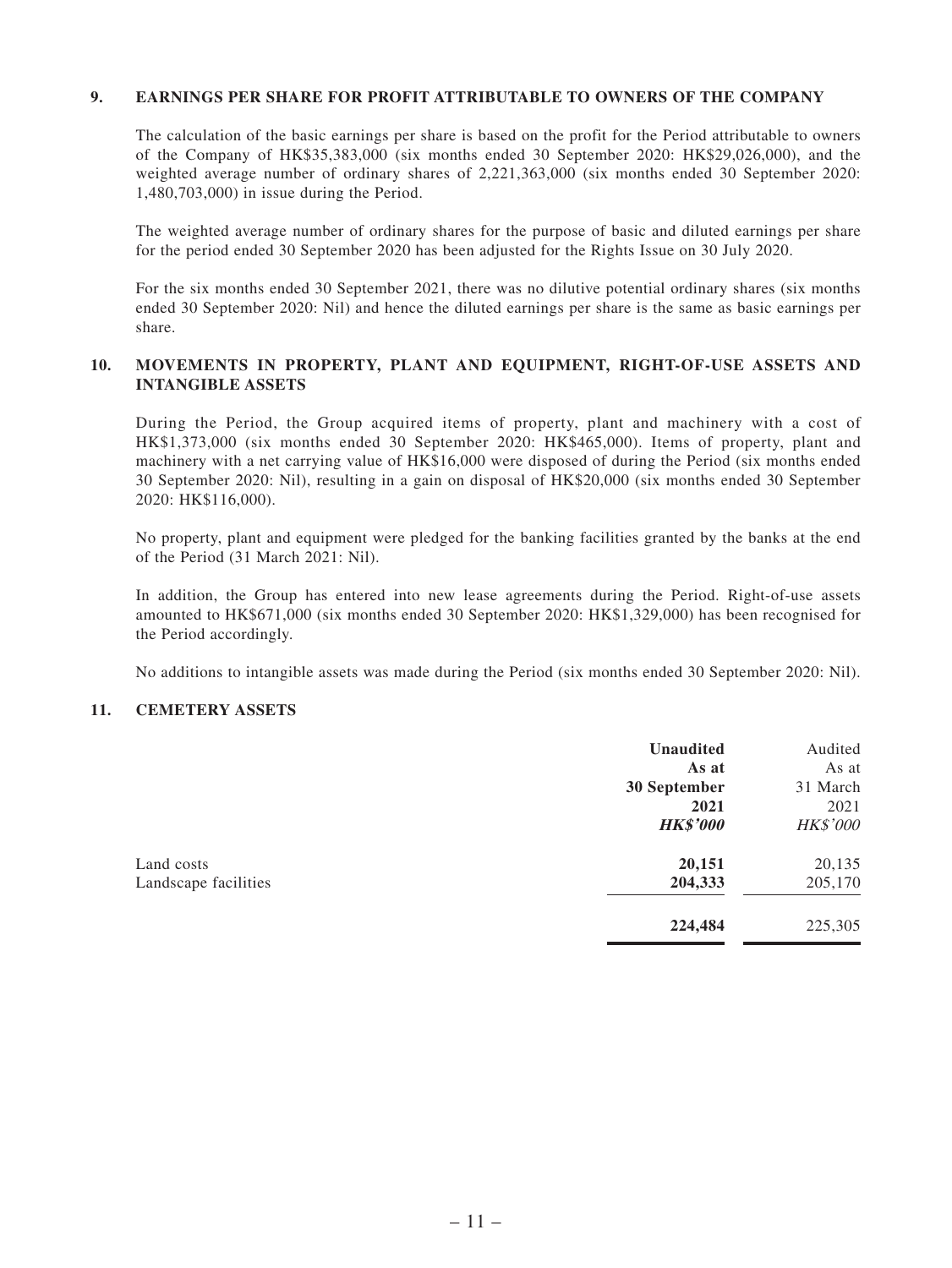## **12. TRADE RECEIVABLES**

An aging analysis of the trade receivables as at the end of the Period, based on the invoice date and net of loss allowance, is as follows:

|                | <b>Unaudited</b> | Audited  |
|----------------|------------------|----------|
|                | As at            | As at    |
|                | 30 September     | 31 March |
|                | 2021             | 2021     |
|                | <b>HK\$'000</b>  | HK\$'000 |
| Within 60 days | 598              | 612      |
| 61 to 180 days |                  | 31       |
| Over 1 year    | 815              | 803      |
|                | 1,413            | 1,446    |

## **13. TRADE PAYABLES**

An aging analysis of the trade payables as at the end of Period, based on the invoice date, is as follows:

|                 | <b>Unaudited</b> | Audited         |
|-----------------|------------------|-----------------|
|                 | As at            | As at           |
|                 | 30 September     | 31 March        |
|                 | 2021             | 2021            |
|                 | <b>HK\$'000</b>  | <b>HK\$'000</b> |
| Within 90 days  | 27,540           | 40,798          |
| 91 to 180 days  | 11,102           | 1,066           |
| 181 to 365 days | 3,742            | 10              |
| Over 1 year     | 6,813            | 5,284           |
|                 | 49,197           | 47,158          |

## **14. SHARE CAPITAL**

|                                                              | <b>Unaudited</b> | Audited         |
|--------------------------------------------------------------|------------------|-----------------|
|                                                              | As at            | As at           |
|                                                              | 30 September     | 31 March        |
|                                                              | 2021             | 2021            |
|                                                              | <b>HK\$'000</b>  | <b>HK\$'000</b> |
| Issued and fully paid:                                       |                  |                 |
| 2,221,363,000 (31 March 2021: 2,221,363,000) ordinary shares | 222,136          | 222,136         |

A summary of movements in the Company's share capital is as follows:

|                                        | Number of<br>shares<br>(1000) | <b>Nominal</b><br>value<br><b>HK\$'000</b> |
|----------------------------------------|-------------------------------|--------------------------------------------|
| At 31 March 2021 and 30 September 2021 | 2,221,363                     | 222,136                                    |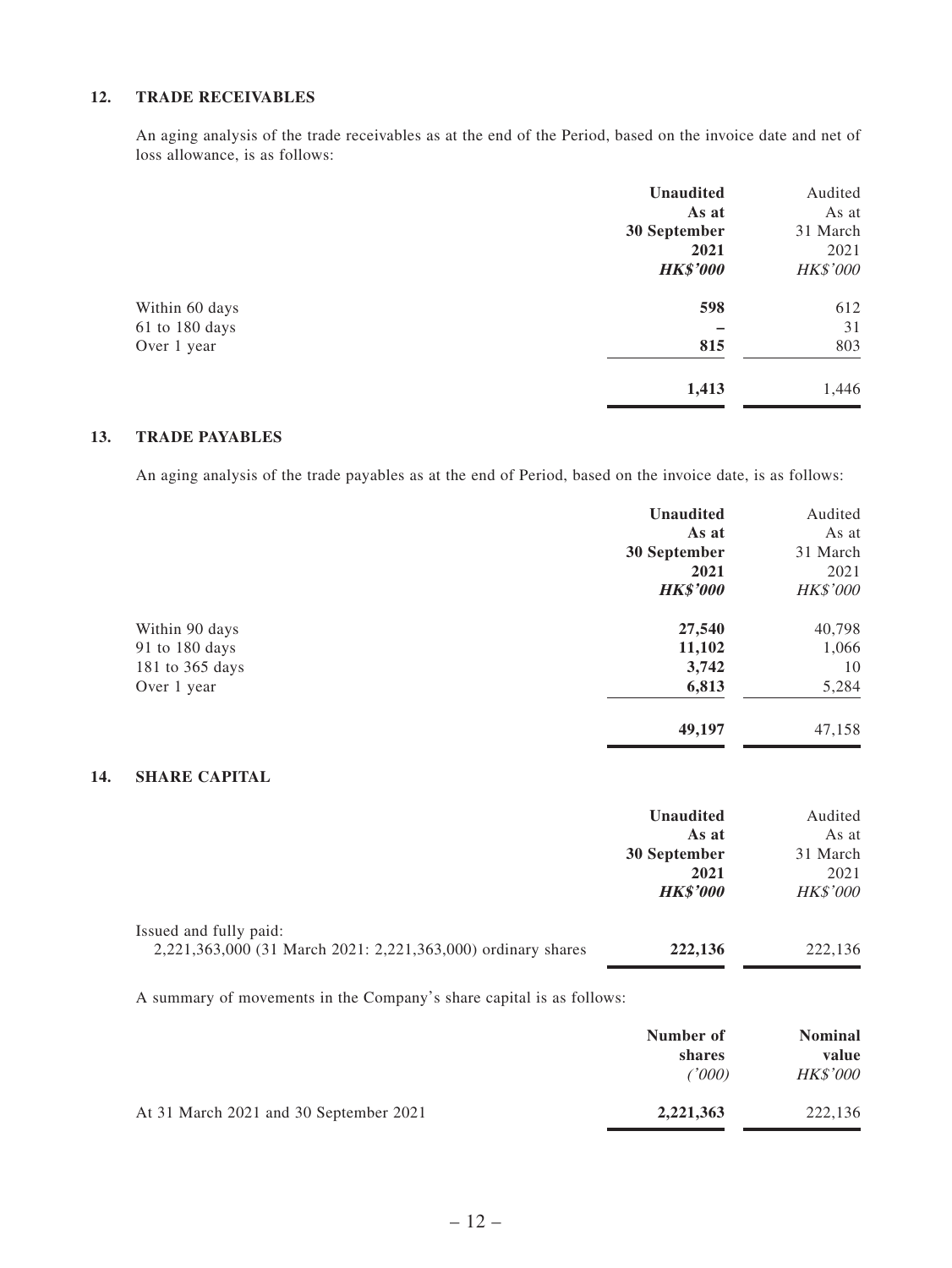## **15. RELATED PARTY TRANSACTIONS**

In addition to the transactions and balances detailed elsewhere in these financial statements, the Group had the following transactions with related parties during the Period.

#### **(a) Other transactions with related parties**

|                                                                                                           | <b>Unaudited</b><br>Six months ended<br>30 September |                         |
|-----------------------------------------------------------------------------------------------------------|------------------------------------------------------|-------------------------|
|                                                                                                           | 2021<br><b>HK\$'000</b>                              | 2020<br><b>HK\$'000</b> |
| Consultancy fee to a related company in which one of the<br>Executive Directors has control (note $(i)$ ) | 1.446                                                | 1.331                   |

Note:

(i) The transaction constitute a de minimis transactions under Rule  $14A.76(1)(c)$  of Chapter 14A of the Listing Rules and are therefore fully exempted from all disclosure requirements.

#### **(b) Outstanding balances with related parties**

The Group had outstanding balance to a related company, included in "Other payables", of HK\$30,000 (31 March 2021: HK\$30,000) as at the end of the reporting period. The amount was non-trade in nature, unsecured, interest-free and repayable on demand.

#### **(c) Compensation of key management personnel of the Group**

The Directors are of the opinion that the key management are those persons having the authority and responsibility for planning, directing and controlling the activities of the Group, directly or indirectly, and are defined as the Executive Directors, Non-executive Directors and the Chief Executive Officer of the Company.

## **16. EVENTS AFTER THE REPORTING DATE**

There was no event occurring after the reporting date to be disclosed by the Group up to the approval date of the condensed consolidated financial statements.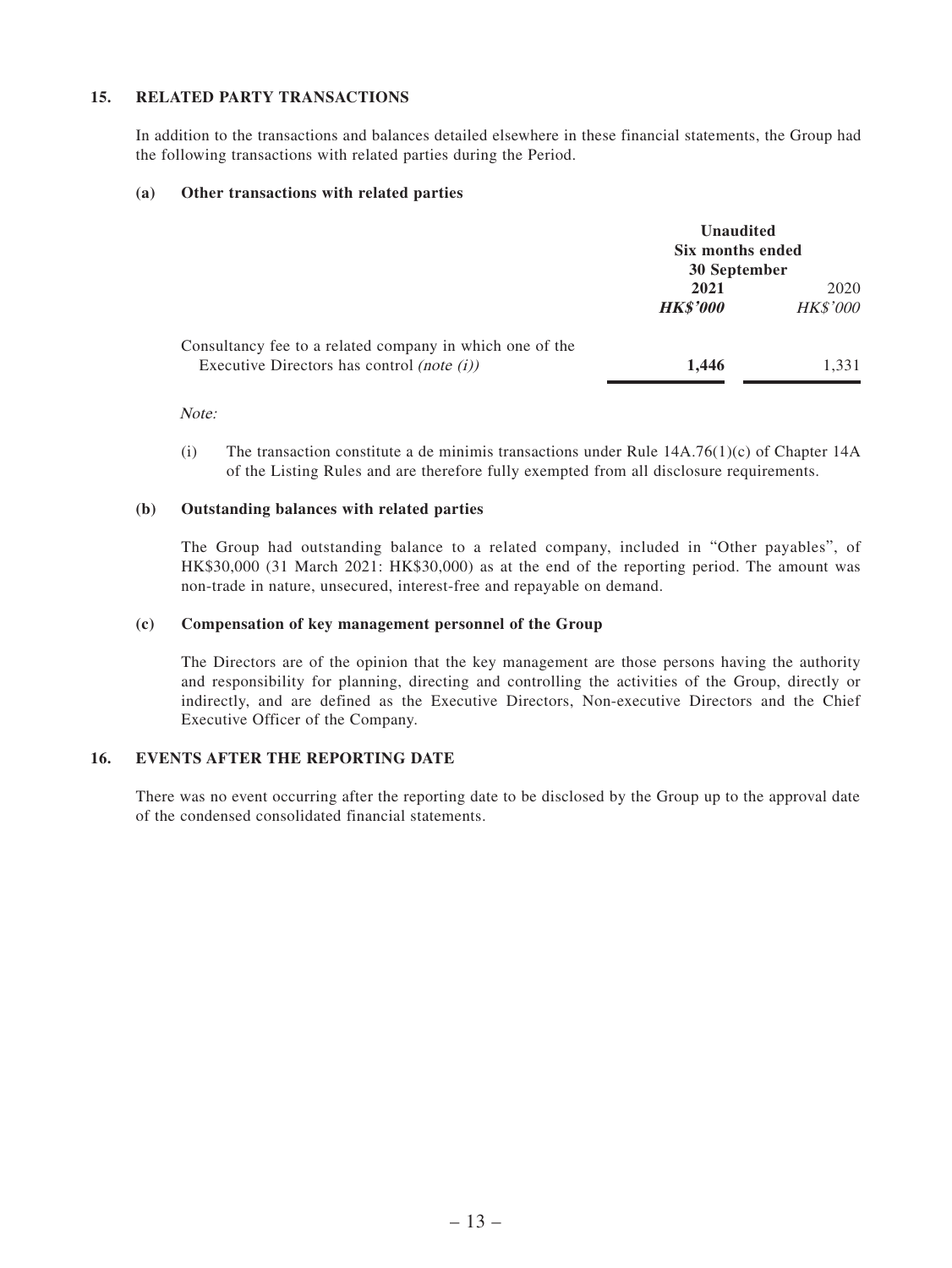# **MANAGEMENT DISCUSSION AND ANALYSIS**

# **MARKET OVERVIEW**

As one of the traditional Chinese virtues, filial piety has a profound influence on Chinese generations by generations. The cultural heritage of "filial piety" has also laid a solid foundation for the existence and development of the funeral and burial industry in China.

Despite of the continuous COVID-19 pandemic and complicated and severe global economy, China has basically controlled the pandemic and embarked on the resumption of economic and social order, which ushered in a new development picture under the "14th Five-Year Plan". With the increasing per capita disposable income in China, more demands were generated for funeral and burial services in emotional and quality sense.

According to the Seventh National Population Census in 2020, there were approximately 260 million persons in the age group of 60 and above in China, up by 5.44% compared with 2010. Driven by the further aging of the population, China's huge population base and continuing urbanisation, the funeral and burial industry has developed as one of the most stable industries in China with a bright prospect.

# **BUSINESS REVIEW AND OUTLOOK**

As one of the earliest service providers in the funeral and burial industry in the PRC, the Group remains true to its original aspiration, and is always committed to providing quality funeral and burial services, so that every customer can feel the respect and dignity, and express their mourning and filial piety.

During the period under review, under the correct leadership of the Board, all employees of the Group had worked together and united as one to achieve a good performance of both economic and social benefits, which enabled more standardised internal management and orderly development of various tasks. During the period, the Group's overall operations were stable. Sales continued to maintain a steady upward trend, financial costs and debt scale both realised a further reduction, and economic efficiency was significantly improved, which further consolidated the foundation for achieving the Group's medium and long-term development goals. The Group closely followed the "14th Five-Year Plan for Civil Affairs Development" promulgated by the state, continued to play its leading role in the industry, actively promoted the construction of civilised and green funeral and burial, and encouraged the use of environmentally friendly materials, land conservation, and ecological burial.

On the other hand, the Group had actively undertaken social responsibilities with organising several commemorations on heroic sacrifices and humanities memorial halls in various parks, covering fields such as environmental protection and cultural education, so as to inherit the eternal humanistic spirit of the nation and create a spiritual homeland of life care.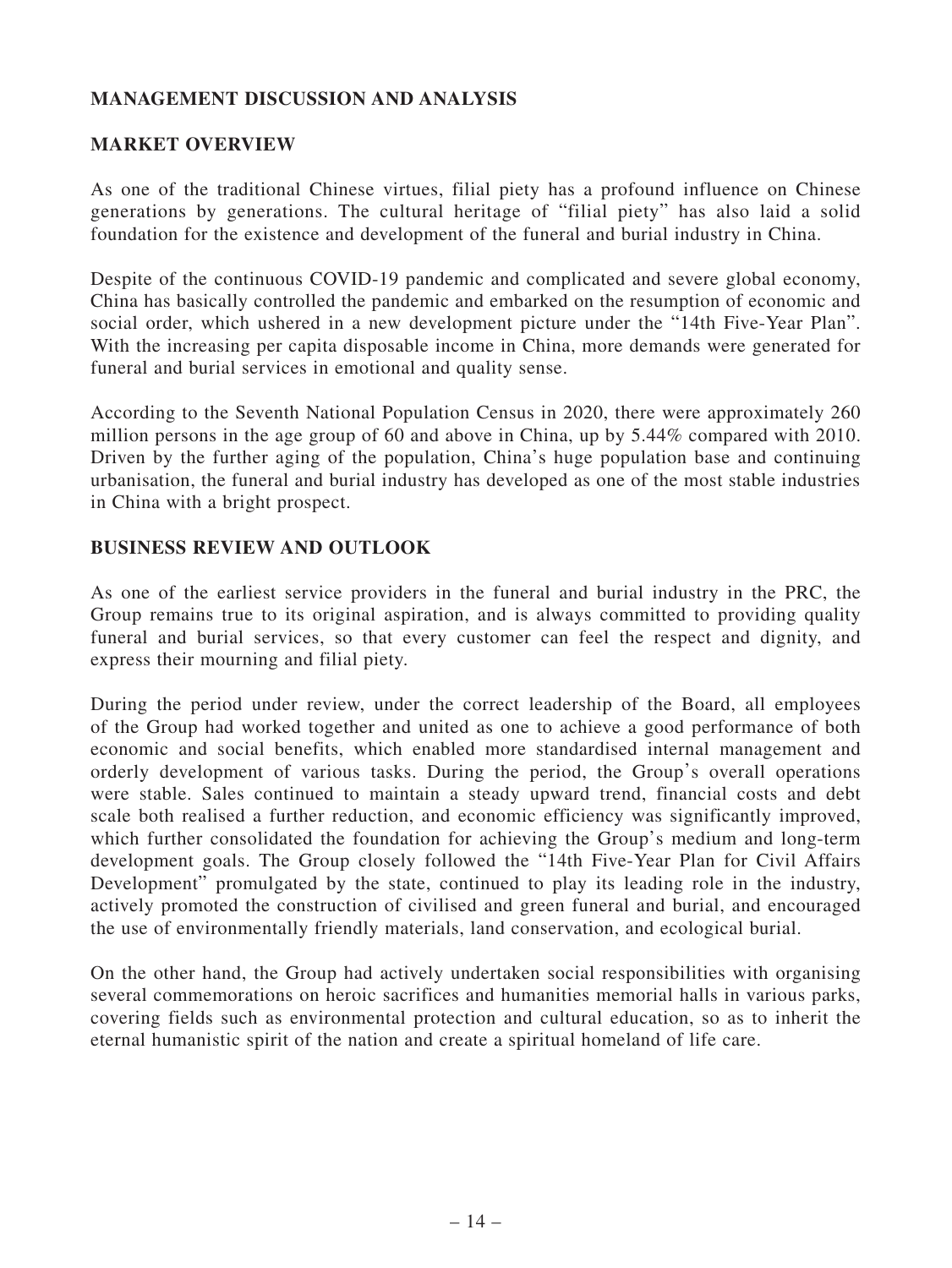Activities such as "Anxian Yuan Ching Ming Public Memorial Ceremony cum Memorial Exhibition of Patriotic Celebrities", and "The 20th Anniversary Commemoration on the Sacrifice of Wang Wei, the Defender of Our Air and Maritime", which were extremely powerful and widespread, had received focus and support from all sectors of the community and sparked a boom on patriotic education.

2021 kicks off another two decades of the Group. The Group will continue to advocate and practise the business philosophy of "people-oriented, rooted in culture, with science as guidelines, and service provision as missions". With persistence in enterprise spirit of "carry forward old traditions and establish new ideology" and taking "Class• Anxian (品位 • 安賢)" as its core of construction, the Group will start a new chapter in the development history, and strive to forge a premium brand with social responsibility, strength and warming of the funeral and burial industry in the PRC.

# **FINANCIAL REVIEW**

For the Period, the Group recorded net profit of approximately HK\$34,984,000 (six months ended 30 September 2020: approximately HK\$29,981,000) and revenue of approximately HK\$156,096,000 (six months ended 30 September 2020: approximately HK\$139,968,000). The Group's net profit increased period-on-period by approximately HK\$5,003,000 was mainly due to the increase in gross profit, which offset the increase in selling and distribution expenses and administrative expenses.

Gross profit increased from HK\$82,059,000 to HK\$106,876,000, an increase of HK\$24,817,000 compared with the period-on-period. It was mainly attributable to the increased revenue from HK\$139,968,000 to HK\$156,096,000 and better cost control of new types of tombs during the Period.

Selling and distribution expenses increased from HK\$11,139,000 to HK\$15,204,000, an increase of 36% compared with the period-on-period. It was mainly attributable to the increased spending on promotional activities.

Administrative expenses increased from HK\$30,844,000 to HK\$39,225,000 compared with the period-on-period. It was mainly due to the increase of cemetery related costs and employee benefit expenses.

The net assets of the Group as at 30 September 2021 was approximately HK\$961,201,000 (31 March 2021: approximately HK\$936,045,000). The Group's net assets increased periodon-period by approximately HK\$25,156,000 was mainly attributable to the increase in net profit and exchange gain on translation of financial statements of foreign operations of approximately HK\$12,371,000 due to the appreciation in RMB as at 30 September 2021.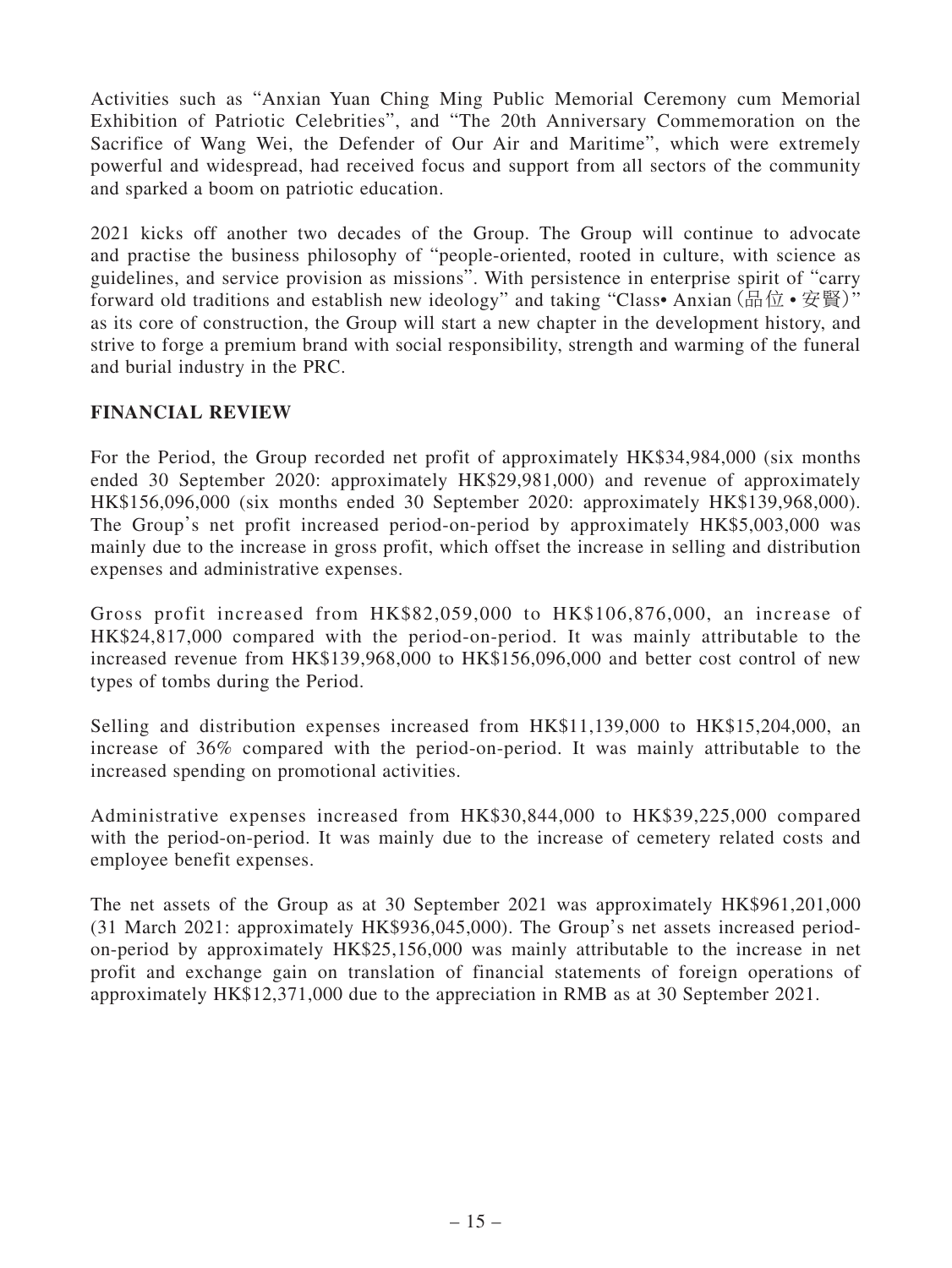# **RIGHTS ISSUE AND USE OF THE NET PROCEEDS**

On 25 March 2020, the Company announced that the Board proposed to implement the Rights Issue on the basis of three rights shares for every two Shares in issue at the subscription price of HK\$0.1 per rights share, to raise up to approximately HK\$133.3 million before expenses by way of issuing up to 1,332,817,890 rights shares ("Rights Issue").

On 30 July 2020, the Company completed the Rights Issue and issued 1,332,817,890 rights shares. The net proceeds from the Rights Issue was approximately HK\$131.5 million.

Further details of the Rights Issue were set out in the Company's announcements dated 25 March 2020, 28 May 2020, 29 July 2020, 30 July 2020 and 18 September 2020, Company's circular dated 29 April 2020 and Company's prospectus dated 8 July 2020 (collectively "Rights Issue Documents").

Pursuant to the Company's announcement dated 26 November 2021 in relation to the change in use of proceeds from Rights Issue, in light of the current market conditions, the Board has resolved that it would be in the best interest of the Company and the Shareholders to reallocate the unutilized net proceeds of HK\$81,490,000 which was originally allocated for potential strategic investment opportunity(ies) to (i) the repayment of existing debts and payables, which will allow the Group to lower its gearing ratio, reduce its interest expenses and financing costs and to achieve greater flexibility on the allocation of the Group's internal resources for the daily operation of the Group; and (ii) as general working capital to meet the Group's business development and allow the Group to deploy its financial resources to cope with the economic uncertainties in the future.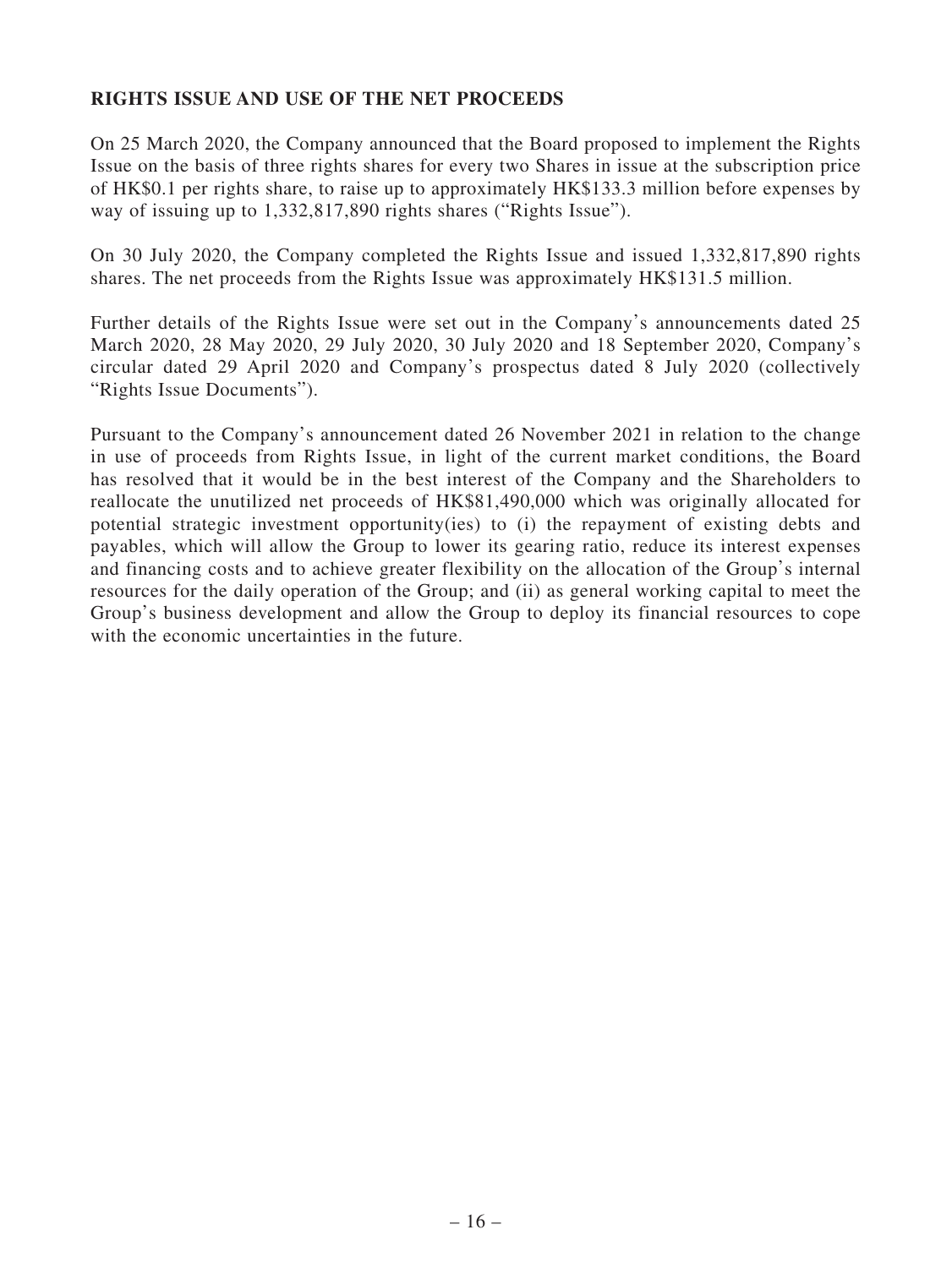The following table sets out the details of the intended use of net proceeds as stated in the Rights Issue Documents, the actual use of net proceeds up to 30 September 2021, the remaining balance of unutilised net proceeds as at 30 September 2021, the reallocation of unutilized net proceeds and the expected timeline for utilising the remaining unutilised net proceeds:

| Original intended use of<br><b>Net Proceeds</b>        | <b>Intended</b><br>use of net<br>proceeds as<br>stated in the<br><b>Rights Issue</b><br><b>Documents</b><br>$(\%)$ | Actual use of<br>net proceeds<br>up to<br>30 September<br>2021 | Remaining<br>balance of<br>unutilised<br>net proceeds<br>as at<br>30 September<br>2021 | <b>Reallocation</b><br>of unutilized<br>net proceeds | <b>Expected</b><br>timeline for<br>utilization<br>(Note) |
|--------------------------------------------------------|--------------------------------------------------------------------------------------------------------------------|----------------------------------------------------------------|----------------------------------------------------------------------------------------|------------------------------------------------------|----------------------------------------------------------|
| Potential opportunity (ies) in<br>strategic investment | HK\$81,490,000<br>$(62\%)$                                                                                         |                                                                | HK\$81,490,000                                                                         |                                                      |                                                          |
| Repayment of existing debts<br>and payables            | HK\$28,891,000<br>(22%)                                                                                            | HK\$28,891,000                                                 |                                                                                        | HK\$60,000,000                                       | By 30 April<br>2023                                      |
| General working capital                                | HK\$21,120,000<br>(16%)                                                                                            | HK\$21,120,000                                                 |                                                                                        | HK\$21,490,000                                       | By 28 February<br>2022                                   |
|                                                        | HK\$131,501,000                                                                                                    | HK\$50,011,000                                                 | HK\$81,490,000                                                                         | HK\$81,490,000                                       |                                                          |

Note: The expected timeline for using the unutilised net proceeds is based on the best estimation of the present and future business market situations made by the Board, and it will be subject to changes based on the future development of market conditions.

# **RESULTS AND DIVIDEND**

The results of the Group for the Period are set out under the condensed consolidated statement of profit or loss and the condensed consolidated statement of comprehensive income on pages 1 to 3.

The Directors have declared an interim dividend of HK0.9 cent per share for the six months ended 30 September 2021 (six months ended 30 September 2020: HK0.8 cent), which is payable on Monday, 10 January 2022 to the Shareholders whose names appear on the registers of members of the Company on Monday, 20 December 2021.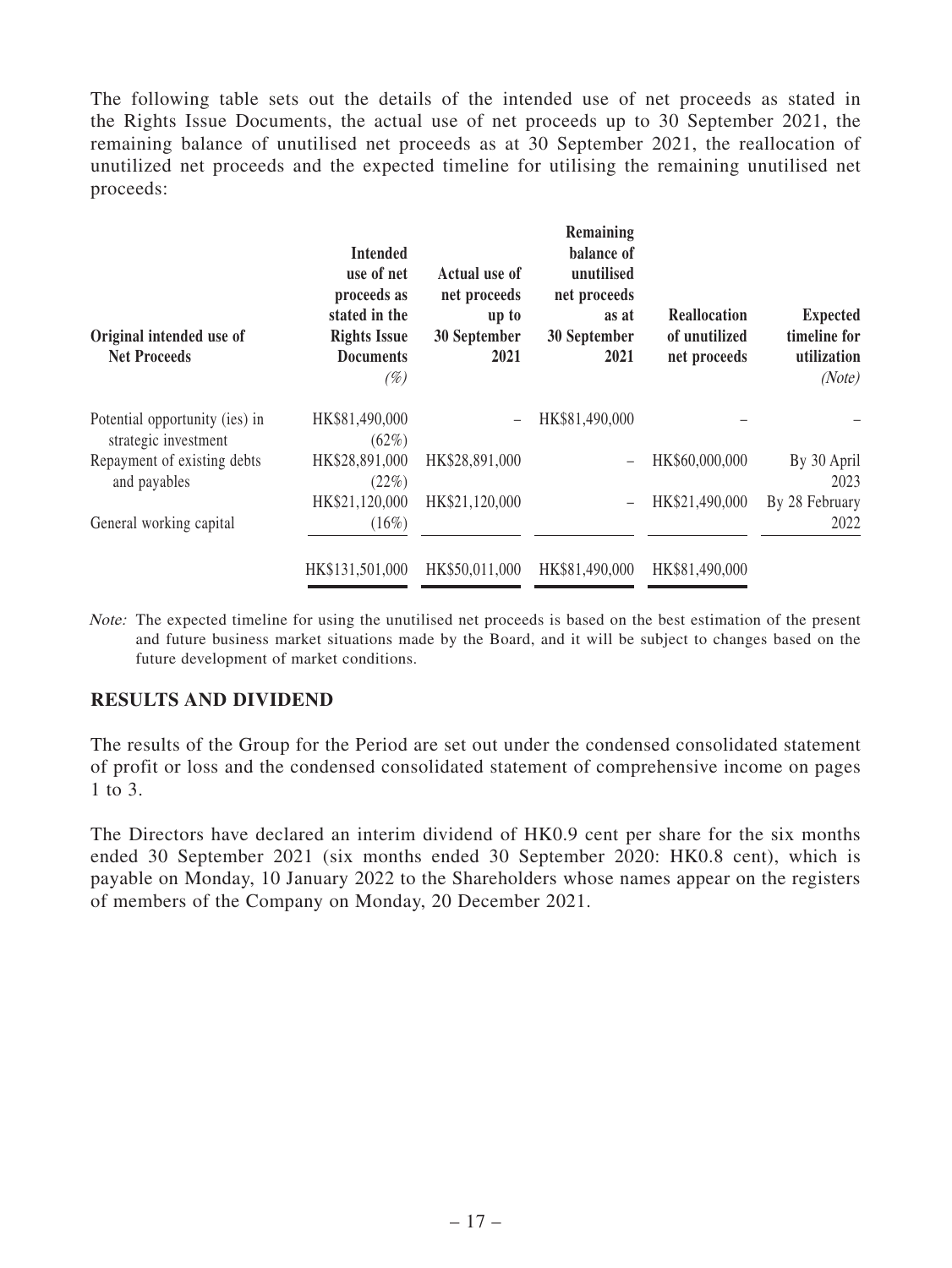# **OTHER INFORMATION**

# **PURCHASE, SALE OR REDEMPTION OF LISTED SECURITIES OF THE COMPANY**

During the Period, neither the Company nor any of its subsidiaries had purchased, sold or redeemed any of the Company's listed securities.

# **COMPETING BUSINESS**

As at 30 September 2021, none of the Directors, substantial shareholders of the Company and their respective associates (as defined in the Listing Rules) has any interest in a business which competes or is likely to compete, either directly or indirectly, with the business of the Group.

# **CORPORATE GOVERNANCE PRACTICES**

Throughout the Period, the Company has complied with the Code in so far as they are applicable except for the deviation from Code A.1.1 of the Code.

# **Code provision A.1.1 of the Code**

Code provision A.1.1 of the Code stipulates that the Board should meet regularly and board meeting should be held at least four times a year at approximately quarterly intervals. During the Period, only one regular board meeting was held to review and discuss the annual results. The Company does not announce its quarterly results and hence does not consider the holding of quarterly meetings as necessary.

Continuous efforts are made to review and enhance the Group's internal controls and procedures in light of changes in regulations and developments in best practices.

# **AUDIT COMMITTEE REVIEW**

The Company has an Audit Committee which was established with written terms of reference, in accordance with Appendix 14 to the Listing Rules, for the purposes of, among others, reviewing and providing supervision over the Group's financial reporting process, internal controls and risk management system. The Audit Committee currently comprises three Independent Non-executive Directors, namely Mr. Chan Koon Yung, Mr. Lum Pak Sum and Ms. Hung Wan Fong, Joanne. Mr. Chan Koon Yung is the chairman of the Audit Committee. The Audit Committee has reviewed the accounting principles and policies adopted by the Group and has discussed and reviewed the internal controls and financial reporting matters of the Group, including the review of the unaudited consolidated interim results of the Group and interim report of the Company for the six months ended 30 September 2021, with the management of the Company and has no disagreement with the accounting treatments adopted.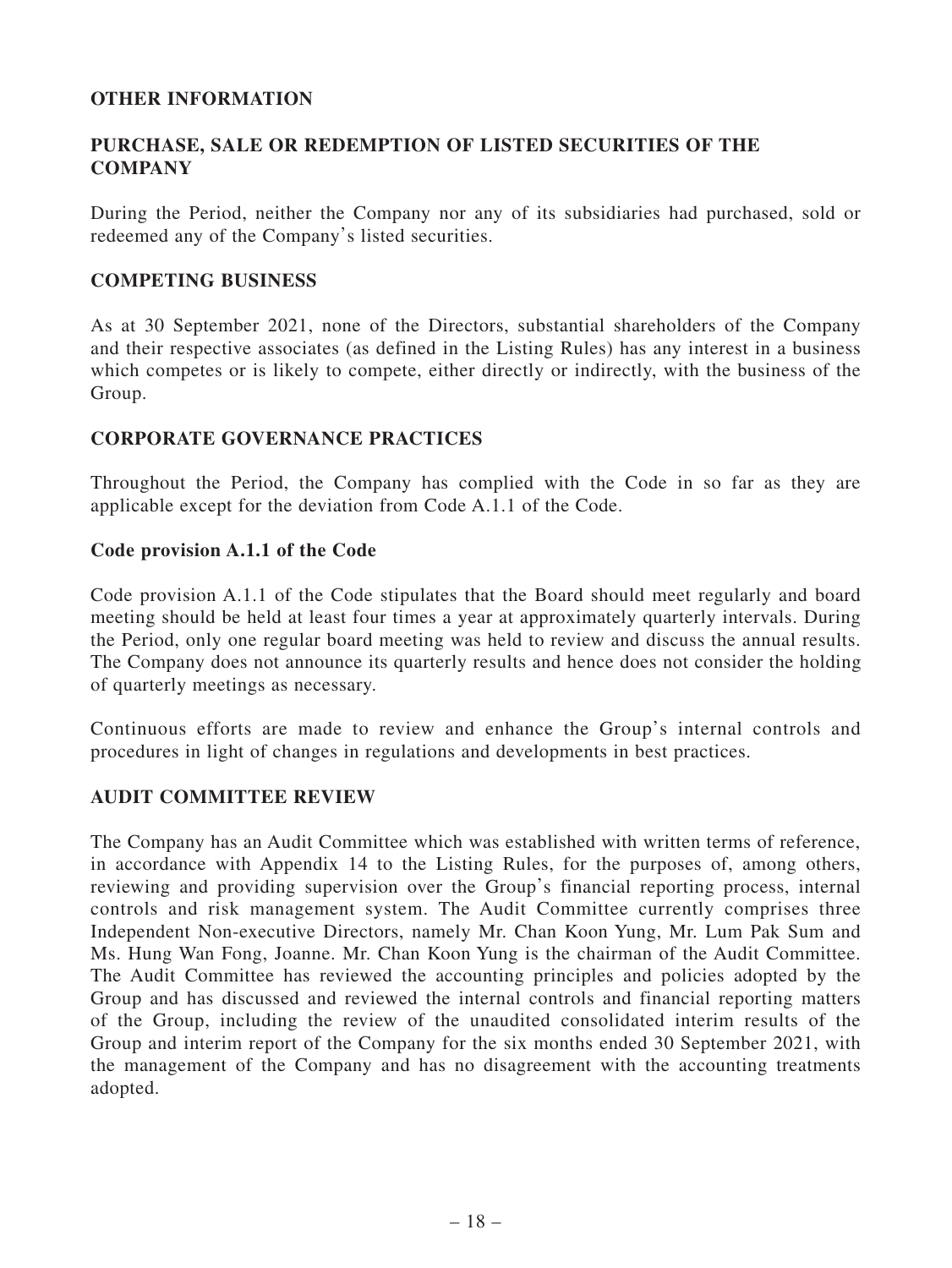# **DIRECTORS' SECURITIES TRANSACTIONS**

The Company has adopted the Model Code as its own code of conduct regarding Directors' securities transactions. Having made specific enquiry of all Directors, the Directors confirmed that they had complied with the required standard set out in the Model Code throughout the Period. No incident of non-compliance was noted by the Company during the Period.

# **CLOSURE OF REGISTERS OF MEMBERS**

The registers of members will be closed on Monday, 20 December 2021 for the purpose of determining the entitlement of the Shareholders to the interim dividend and no transfer of shares will be effected on that date. In order to qualify for the interim dividend, all share transfers accompanied by the relevant share certificates and transfer forms must be lodged for registration with the Company's branch share registrar and transfer office in Hong Kong, Tricor Abacus Limited at Level 54, Hopewell Centre, 183 Queen's Road East, Hong Kong before 4:30 p.m. on Friday, 17 December 2021. The interim dividend is payable on Monday, 10 January 2022 to the Shareholders whose names appear on the registers of members of the Company on Monday, 20 December 2021.

# **PUBLICATION OF INTERIM RESULTS ANNOUNCEMENT AND INTERIM REPORT**

This announcement is published on the website of the Stock Exchange at www.hkexnews.hk and the Company's website at www.anxianyuanchina.com. The interim report of the Company for the six months ended 30 September 2021 containing all the information required by the Listing Rules will be dispatched to Shareholders and published on the above websites in due course.

> By order of the Board **Anxian Yuan China Holdings Limited Shi Hua** Chairman

Hong Kong, 26 November 2021

As at the date of this announcement, the Board comprises three executive directors, namely Mr. Shi Hua, Mr. Shi Jun and Mr. Law Fei Shing; one non-executive director, namely Mr. Wang Hongjie; and three independent non-executive directors, namely Mr. Chan Koon Yung, Mr. Lum Pak Sum and Ms. Hung Wan Fong, Joanne.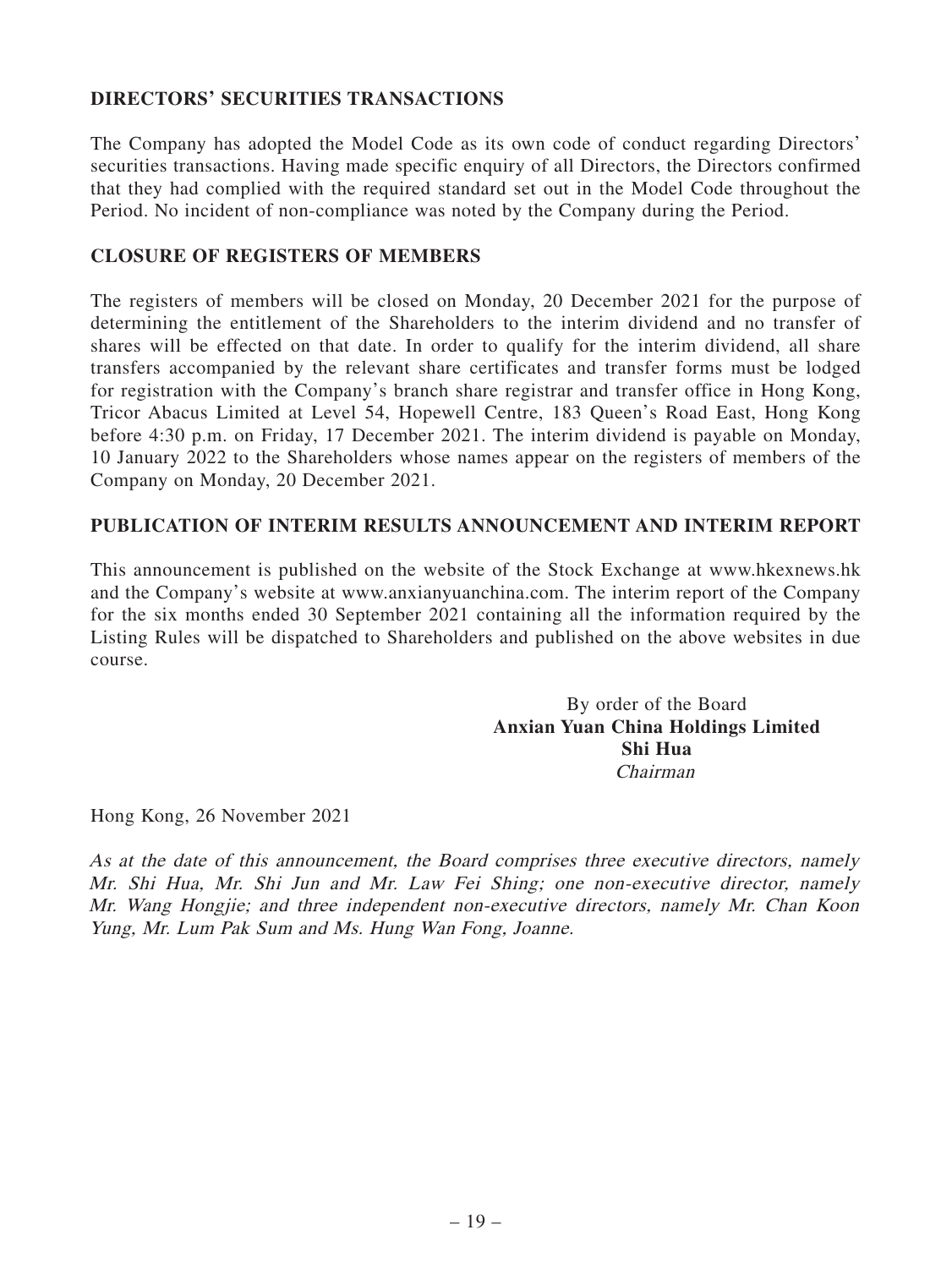# **GLOSSARY**

In this announcement, the following expressions shall have the following meanings unless the context otherwise requires:

| Board                                     | the board of Directors                                                                                                                                                                       |
|-------------------------------------------|----------------------------------------------------------------------------------------------------------------------------------------------------------------------------------------------|
| Chairman                                  | the chairman of the Board                                                                                                                                                                    |
| <b>Chief Executive Officer</b>            | the chief executive officer of the Company                                                                                                                                                   |
| Code                                      | the Corporate Governance Code and Corporate Governance<br>Report as set out in Appendix 14 of the Listing Rules                                                                              |
| Company/Anxian Yuan                       | Anxian Yuan China Holdings Limited, a company<br>incorporated in the Bermuda with limited liability and the<br>issued Shares are listed on the Stock Exchange                                |
| <b>Company Secretary</b>                  | The company secretary of the Company                                                                                                                                                         |
| Directory(s)                              | the director(s) of the Company                                                                                                                                                               |
| Executive Director(s)                     | the executive Director(s)                                                                                                                                                                    |
| Group                                     | the Company and its subsidiaries                                                                                                                                                             |
| <b>HKAS</b>                               | the Hong Kong Accounting Standards issued by the HKICPA                                                                                                                                      |
| HKFRS(s)                                  | the Hong Kong Financial Reporting Standards, collectively<br>includes all applicable individual Hong Kong Financial<br>Reporting Standards, HKAS and Interpretations issued by<br>the HKICPA |
| <b>HKICPA</b>                             | the Hong Kong Institute of Certified Public Accountants                                                                                                                                      |
| Hong Kong                                 | the Hong Kong Special Administrative Region of the PRC                                                                                                                                       |
| Independent Non-executive<br>Directory(s) | the independent non-executive Director(s)                                                                                                                                                    |
| <b>Listing Rules</b>                      | the Rules Governing the Listing of Securities on the Stock<br>Exchange                                                                                                                       |
| Model Code                                | the Model Code for Securities Transactions by Directors of<br>Listed Issuers as set out in Appendix 10 of the Listing Rules                                                                  |
| Non-executive Director(s)                 | the non-executive Director(s)                                                                                                                                                                |